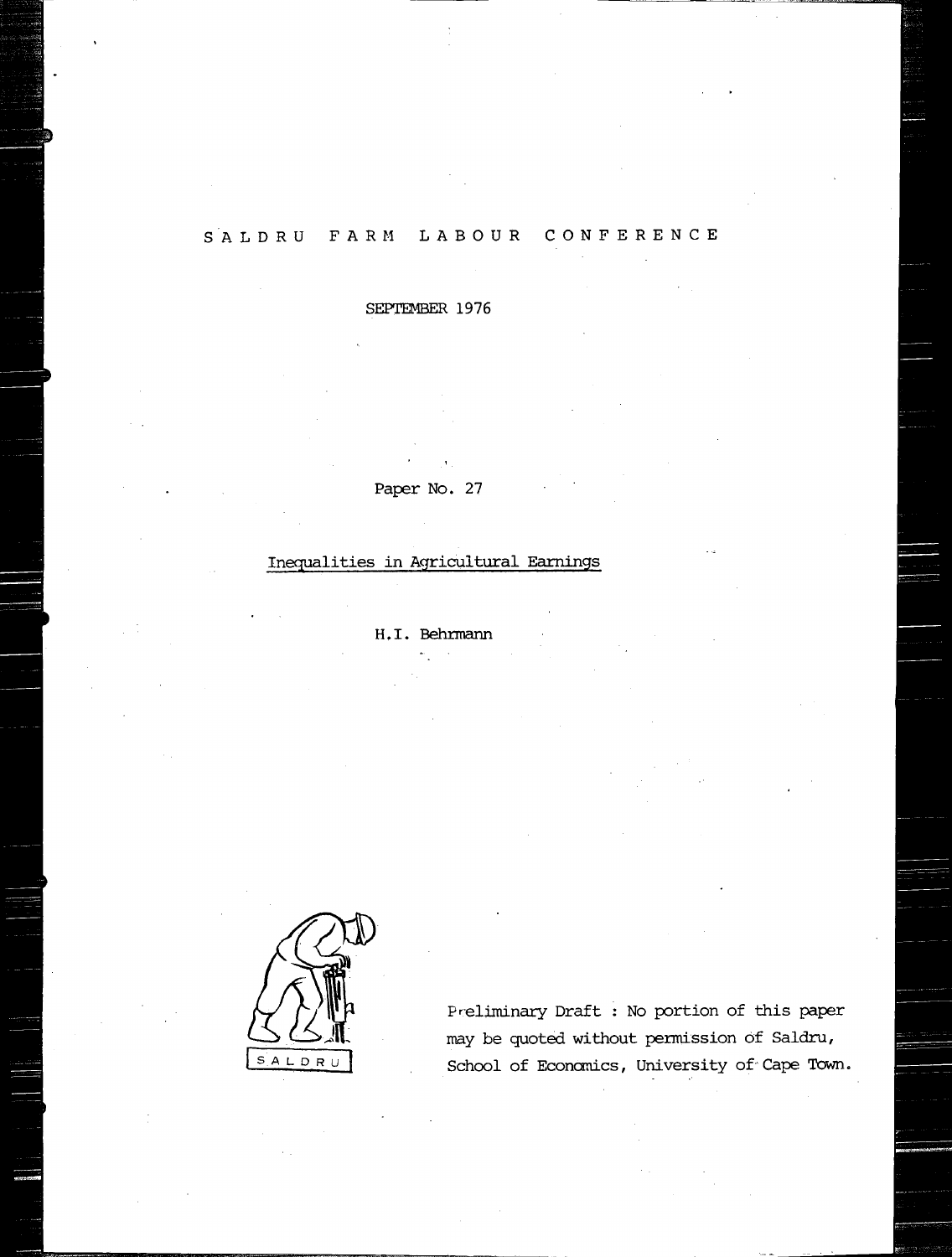## SOUTHERN AFRICA LABOUR AND DEVELOPMENT RESEARCH UNIT

### CONFERENCE

### Cape Town

September, 1976.

### INEQUALITIES IN AGRICULTURAL EARNINGS.

By

### . H. I. Behrmann.

Department of Agricultural Economics, University of Natal, Pietermaritzburg.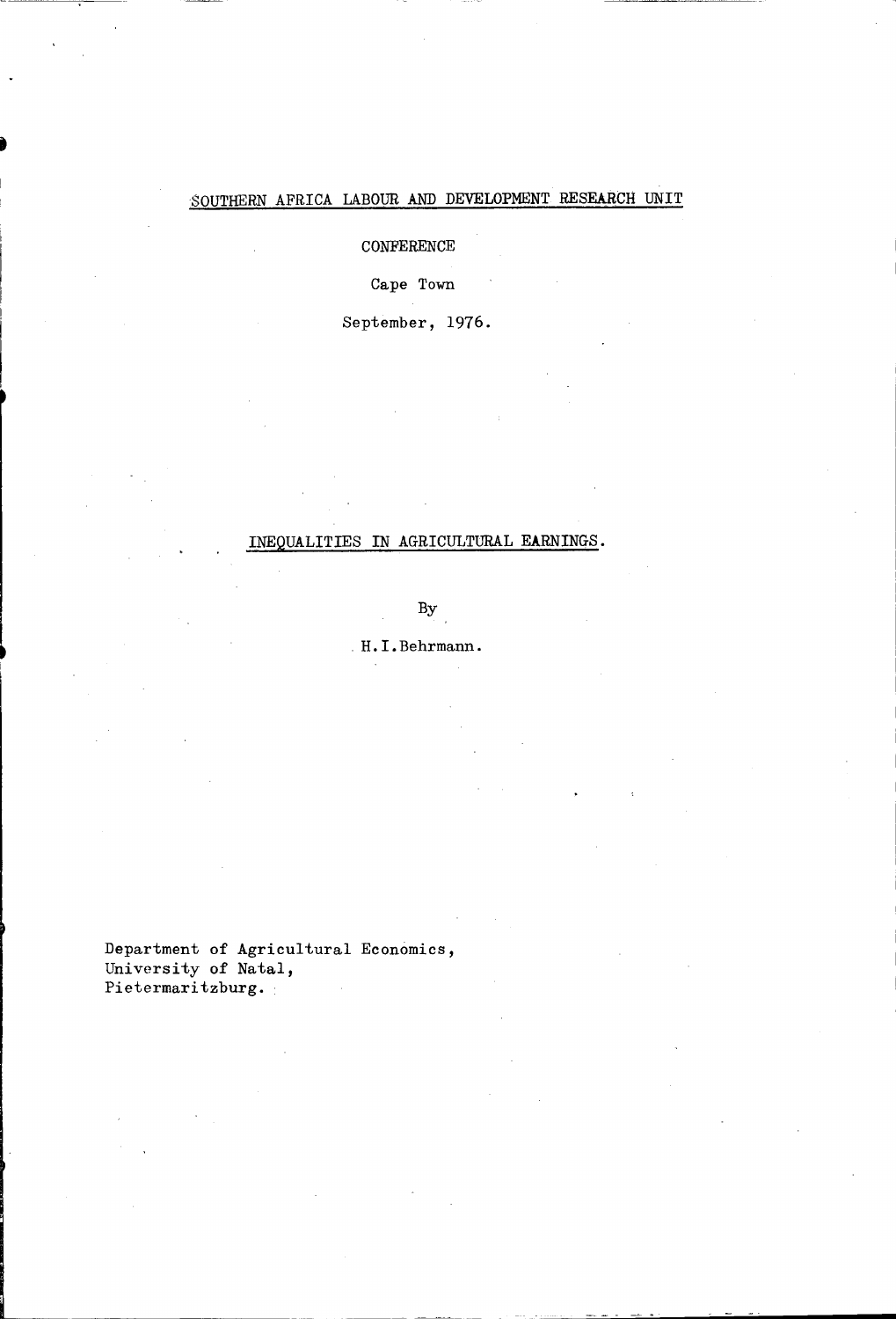#### INEQUALITIES IN AGRICULTURAL EARNINGS

By H.I. Behrmann University of Natal Pietermaritzburg

The average gross income per gainfully occupied person in the agricultural sector has been estimated at R464 in 1970, about one third of the figure of R1 441 per head for all sectors. (2). In the predominent1y White sector of farming the estimated figure was R760 per head, which is less than half the income per head in any other sector of the economy apart from agriculture. A rough estimate for Bantu homeland agriculture in the A rough estimate for Bantu homeland agriculture in the same year was Rl02 per gainfully occupied worker.

These figures show that besides inequalities within the agricultural sector there are considerable differences in earnings between the farming<br>sector and the other sectors of the economy. Incomes per head in farming sector and the other sectors of the economy. are however increasing, for the numbers of White farmers declined from 106 000 in 1960 to 82 000 in 1973, and of regular farm workers from 873 000 in 1962 to 727 000 in 1973. Moreover, the volume of agricultural production is increasing at a faster rate than the population, at 3,4 percent per annum against a population increase of 2,8 percent per annum. Population is expected to double by the turn of the century.

TABLE 1 : Wages in cash and kind on South African farms, 1962 and 1973 and increases in real wages.

|           | Wages in cash<br>and in kind<br>1962<br>1973 |       | Real wage, 1973,<br>compared with<br>$1962 = 100*$ | Percent com-<br>pound increase<br>per annum. |  |  |
|-----------|----------------------------------------------|-------|----------------------------------------------------|----------------------------------------------|--|--|
|           |                                              |       |                                                    | 1962 to 1973                                 |  |  |
| Whites    | 1 2 6 5                                      | 3 062 | 163,2                                              | 4,5                                          |  |  |
| Coloureds | 213                                          | 387   | 120,7                                              | 1,7                                          |  |  |
| Asians    | 215                                          | 713   | 195,0                                              | 6, 5                                         |  |  |
| Bantu     | 110                                          | 217   | 126,8                                              | 2, 2                                         |  |  |

 $*$  Wages deflated by retail price index, 1958/59 to 1960/61=100

l<br>List<br>List  $\overline{\phantom{a}}$  Agricultural census reports give wages in cash and in kind but the figures represent neither the full real wage of workers nor the full incomes. Payments in kind include items such as food, clothing and tobacco, but they do not include housing nor the rights to cropping or grazing land, nor the value of the products that are realised from the land such as stock or any crops that are sold or consumed. There is no reason to assume that the additional real income earned by farm labour forms a large part of the total earnings, although it must be recognised as part<br>of it. Average wages of Whites in farming were nearly 15 times greater Average wages of Whites in farming were nearly 15 times greater than the earnings of Bantu workers.

From  $/$ ............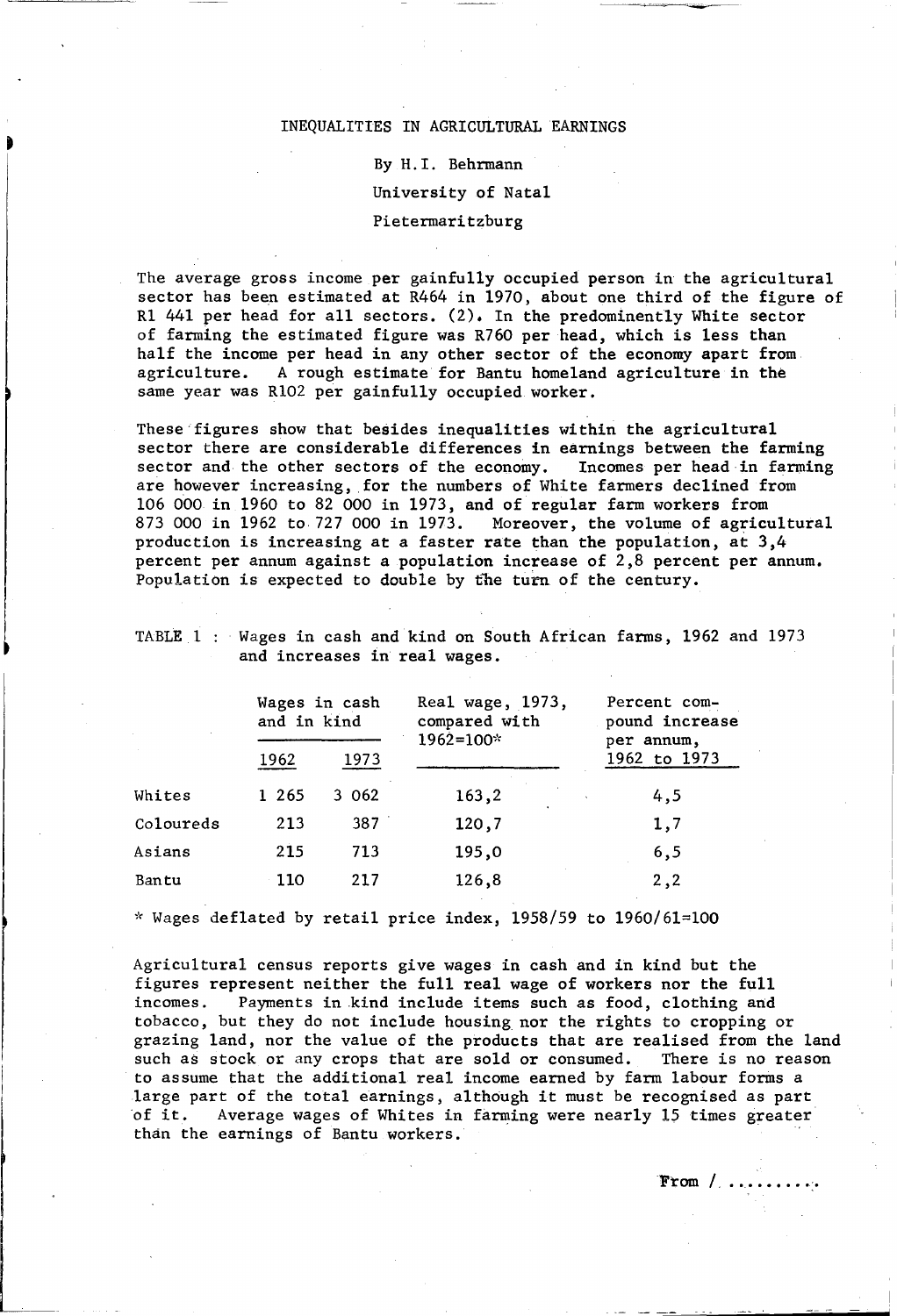From 1962 to 1973 the real wages of White workers are estimated to have increased at 4,5 percent per annum, of Asian workers at 6,5 percent per annum but of Coloureds and Bantu at relatively slow rates, 1,7 percent and 2,2 percent per annum respectively. Whites are mostly employed as managers and foremen, are relatively well educated, and because of opportunities to earn good incomes in urban occupations are today becoming scarce in farming. The indications are that, irrespective of race, managerial skill is in short supply.

The greater part of the rising output may be attributed to the largescale commercial farms as may be seen in Table 2. In 1971 a 10 percent sample survey of farms was done in 5 bioclimatic regions in Natal.  $(3)$ . The total number of farms in the sample was 347, and for each group various factors were sorted into quantiles by thirds. The upper third of farmers in the 5 groups, with the greater incomes, earned 59 to 70 percent of the total incomes of all farmers, and the lower third 10 to 15 percent of all income. Land area is distributed more unevenly than gross income, for the upper third of farmers occupies 60 to 73 percent of the total land area and the lower third from 6 to 12 percent of the area.

TABLE 2:. Percentage distribution of gross income and of land area of 347 farms ranked accordingly in Natal in 1971.

|                     |                        | Gross farm income |                 |                | Land area      |                 |                |
|---------------------|------------------------|-------------------|-----------------|----------------|----------------|-----------------|----------------|
| Bioclimatic Region  | No of<br>farms         | Upper<br>third    | Middle<br>third | Upper<br>third | Upper<br>third | Middle<br>third | Lower<br>third |
| Coastal Hinterland  | 27                     | 70                | 19              | 11             | 70             | 24              | 6              |
| Mist Belt           | 52                     | 59                | 27              | 14             | 60             | 28              | 12             |
| Highland Submontane | 86                     | 63                | 27              | $10^{\circ}$   | 72             | 20              | 8              |
| Upland Moist        | 90                     | 61                | 27              | 12             | 70             | 20              | 10             |
| Upland Dry<br>Total | 92<br>$\overline{347}$ | 66                | 23              | 10             | 73             | 19              | $8 -$          |

The production of the large output farms is important in the economy, for without it people in the towns would be extremely short' of food.

TABLE 3: Average net farm income per farm with farms sorted according to gross income and area per farm, 347 Natal farms in 1971 (R1 000)

|                     |                | Gross farm income |                |                | Land area       |                |  |  |
|---------------------|----------------|-------------------|----------------|----------------|-----------------|----------------|--|--|
| Bioclimatic Region  | Upper<br>third | Middle<br>third   | lower<br>third | Upper<br>third | Middle<br>third | Lower<br>third |  |  |
| Coastal Hinterland  | 25,9           | $-1,4$            | 1,3            | 10,3           | 7.7             | 10,7           |  |  |
| Mist Belt           | 17,0           | 4,7               | 0, 12          | 12,4           | 6,4             | 3,2            |  |  |
| Highland Submontane | 16, 3          | 6,0               | $-0,4$         | 13,4           | 5,2             | 3,4            |  |  |
| Upland Moist        | 17,3           | 6,0               | 1,4            | 12, 2          | 7,3             | 5,3            |  |  |
| Upland Dry          | 13,3           | $-4,8$            | 1,1            | 13,8           | $-1,6$          | 2,8            |  |  |

Table 3 shows how net income is distributed between groups of farms when farms

.2.

are  $/$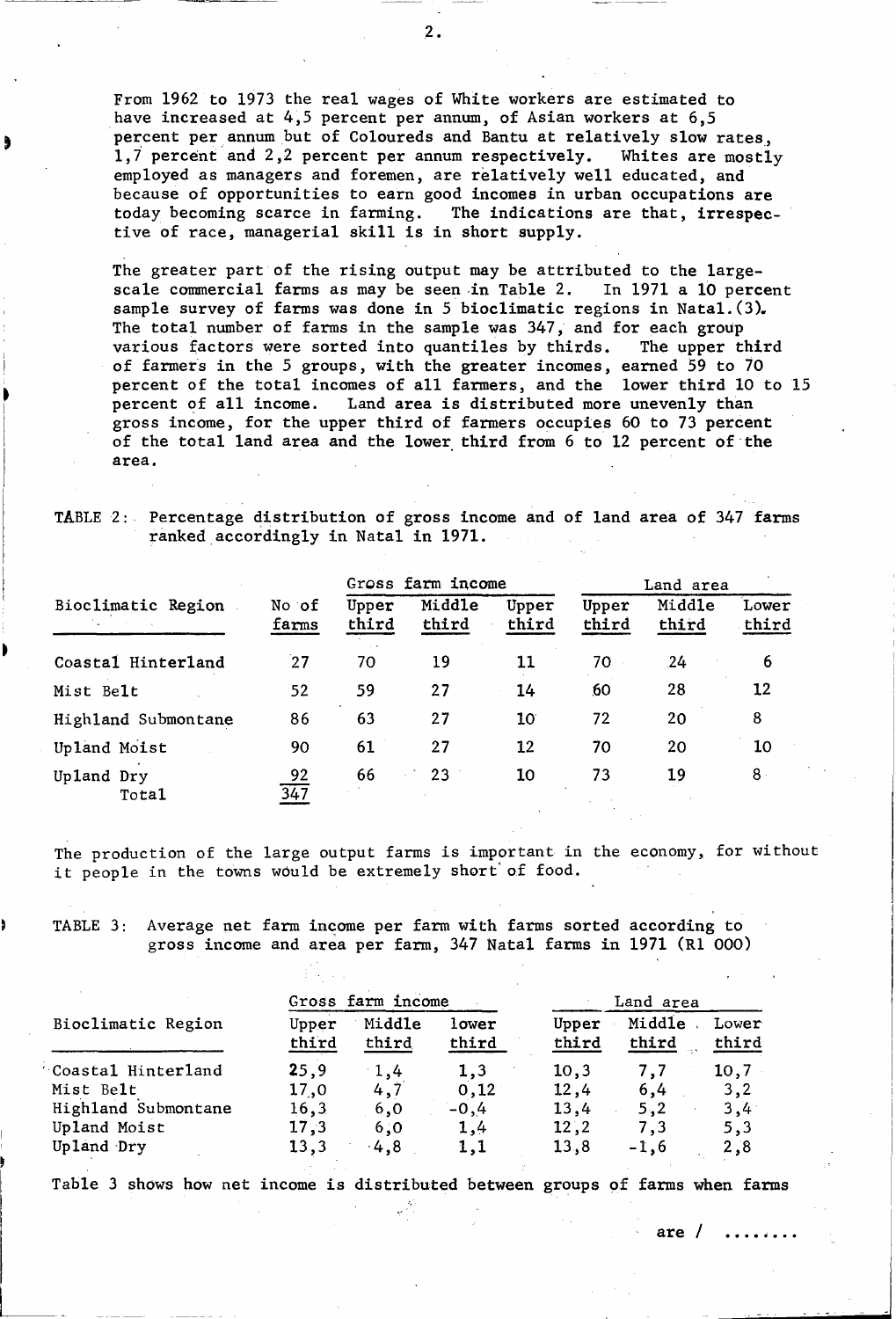are sorted into thirds according to gross farm income and total land area. Average net incomes on the large output farms range from R16 000 per farm to R26 000 per farm, but for the low output farms net incomes<br>range from R-400 to R1400 per farm. By any criterion of White earnings range from  $R-400$  to  $R1400$  per farm. in South Africa the large output farms earn large incomes and the low output farms extremely low incomes. Rural poverty still exists amongst White farmers.

When farms are sorted according to area per farm, the large farms earn average incomes ranging from R10 000 to R14 000 per farm and the small farms incomes ranging roughly from R3 000 to nearly Rl1 000 per farm. Output per farm is thus a greater determinant of net income. than area. The larger farms area-wise operate more extensively, earning lower net incomes per hectare than the smaller farms which are farmed intensively and which produce more per hectare. Large farms may have more extensive grazing land and little cropping land and small farms may have a high<br>proportion of cropping land part or all of which may be irrigated. It proportion of cropping land part or all of which may be irrigated. It<br>is normally possible, however, to farm most farms more intensively. Some is normally possible, however, to farm most farms more intensively. farms are undoubtedly too large for the occupiers in that land resources are not being used and others may be too small to bring their owners satisfactory incomes.

If net farm income per R100 of capital invested in the farm is taken as a measure of efficiency of resource use on the farm, Table 4 shows that small and large farms, according to area, tend to earn equal net returns on total capital. This is with the exception of the Upland Moist This is with the exception of the Upland Moist bioclimatic region where the smaller farms clearly show higher net returns on capital., around 8 percent and in the Coastal hinterland where the small number of farms averages 15,4 percent.

| TABLE 4: Average net farm income per R100 capital with farms sorted |  |
|---------------------------------------------------------------------|--|
| according to area and gross income per farm, 347 Natal farms        |  |
| in 1971.                                                            |  |

I

•

~

|                     |                | Land area       |                |                | Gross farm income |                |  |
|---------------------|----------------|-----------------|----------------|----------------|-------------------|----------------|--|
| Bioclimatic Region  | Upper<br>third | Middle<br>third | Lower<br>third | Upper<br>third | Middle<br>third   | Lower<br>third |  |
| Coastal Hinterland  | 4,6            | 4,9             | 15,4           | 13,1           | 2,2               | 1,8            |  |
| Mist Belt           | 5,5            | 5,3             | 5,5            | 9,6            | 7,2               | 0,15           |  |
| Highland Submontane | 4,8            | 4,1             | 5,4            | 7,9            | 6,8               | $-0,5$         |  |
| Upland Moist        | 5,2            | 8,0             | 8,1            | 10,6           | 7.1               | 3,2            |  |
| Upland Dry          | 4,7            | 7,0             | 5,9            | 8,4            | 6,9               | 1,8            |  |

Net farm income per RlOO of capital is c1eariy better on the high output farms ranging from 8 to 13 per cent in the 5 bioc1imatic regions, but on the low output farms from less than zero in the Highland submontane region to 3,2 percent in the Upland moist region. This confirms the conclusion reached above that output per farm is of more importance than area in making an efficient use of farm resources.

What is a poor farmer to do in order to raise his income? His decision is partly dependent on his age and his family responsibilities. A middleaged farmer with a low level of education, say Standard 6, on a small farm maybe well advised to stay on his farm·if alternative well-paid occupations are not open to him. If the farm is able to supply his subsistence needs,

**his / ......... .**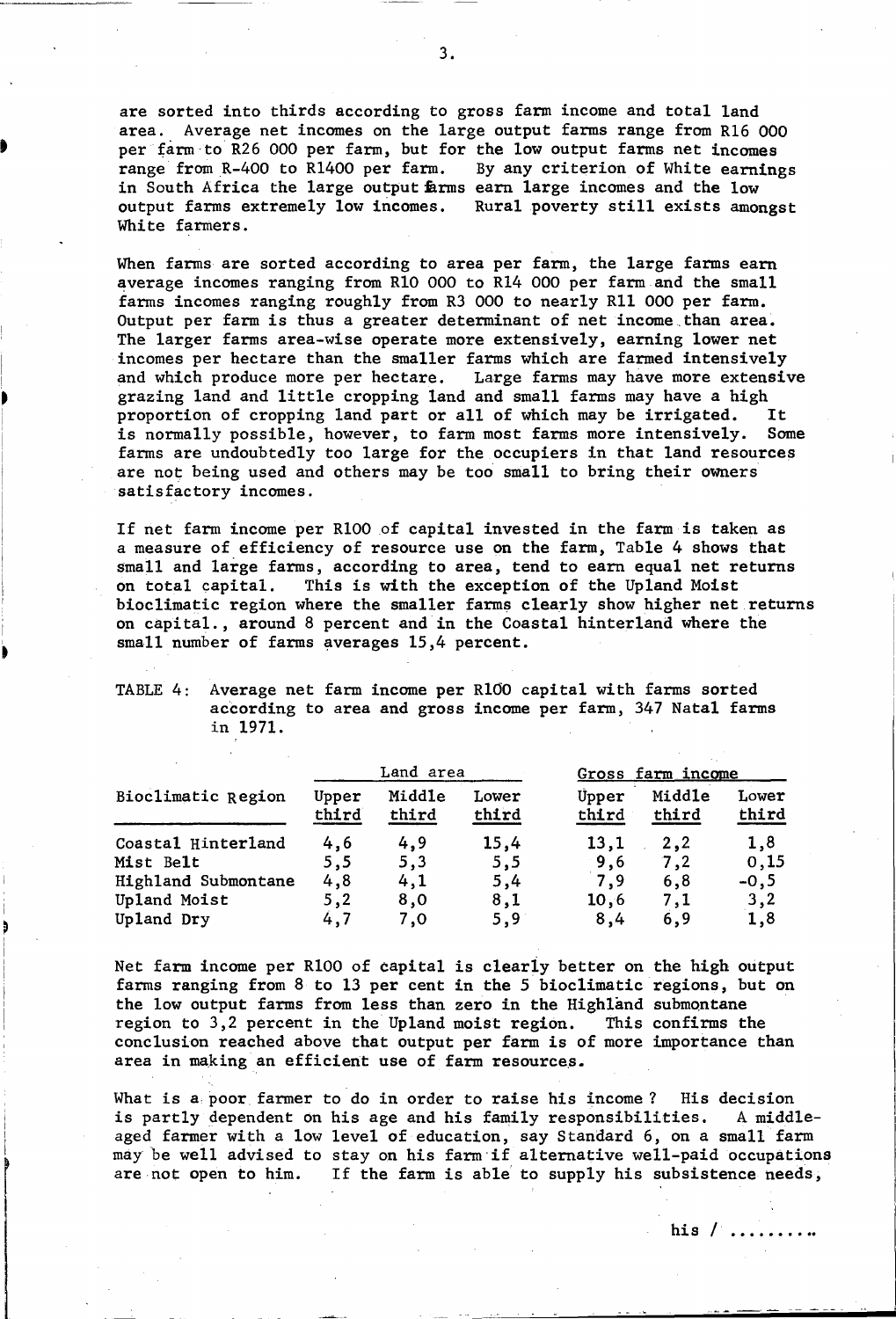his need for cash may not be high, but his cash needs again depend on the size of his family. If he can stay on the farm as well as educat If he can stay on the farm as well as educate his children up to the compulsory age of 16, farming is likely to offer him more security than an unskilled position in town.

Farmers on small farms may in certain circumstances acquire more land to increase their scales of operation and once having done this, extension advice may enable them to improve their incomes considerably.

Observations made on the decline in the numbers of farms point to the process taking place by fewer younger farmers replacing older farmers who stay on in farming until they cannot carry on. Farmer's sons tend to be stay on in farming until they cannot carry on. better educated than their fathers and normally a son is able to earn more in an urban occupation than he would on a small-paying farm. While it may well be desirable for the numbers of farmers to decline, it may be less desirable for established farmers to leave the land, because of the security that the land gives them.

Through better techniques of farming and better management it is possible<br>to effect marked increases in the earning power of individual farms. For to effect marked increases in the earning power of individual farms. example, study groups of farmers in the Kokstad and Cedarville areas of East Griqualand doubled their average net incomes in real terms over a period of 10 years from R5 000 to R10 000 at 1969 prices. These farmers period of 10 years from R5 000 to R10 000 at 1969 prices. kept accounts which were analysed by the Department of Agricultural Economics of the University of Natal, and the account analyses were followed up by discussion meetings and intensive advice by the local extension officer.

Nearly all facets of farm husbandry were tackled, and the improved incomes came from higher livestock and cropping yields and a better choice of forage crops. Information was recorded on wage rates but Information was recorded on wage rates but little attention was devoted either to labour efficiency or to an improvement in wage rates.

Were the benefits of the higher net farm earnings being passed on to farm labour? Records of farm wage rates have been kept by all study groups. Farmers record the total wages paid to all regular labour. Farmers record the total wages paid to all regular labour, consisting of cash, rations and other items that are bought, plus products from the farm such as milk and slaughter stock. An allowance is made for from the farm such as milk and slaughter stock. the interest on the value of cropping land and land for the kraal site. Grazing rights are also valued as well as any assistance that the farmers may give with crop production such as fertilizer and tractor time. The wage does not include what the labourer himself realises from the sale or consumption of his own livestock or livestock products or crops. In order to arrive at a labour unit one woman and one boy or girl is equated to half a man, an arbitrary distinction which has probably undervalued the work of many adult women.

Table 5 shows the regression relationships between the 'return on capital as expressed by net farm income per RlOO of capital invested, an index of financial success or farm efficiency, and real farm wage rates at approximately 1960 prices. A simple correlation coefficient of A simple correlation coefficient of  $1,00$ , negative or positive, shows an exact relationship between two variables, and a coefficient of zero no relationship. A total of 313 farm records was examined of which 151 were from East Griqualand, 96 from Ixopo and 66 from the Natal Midlands. If all records are taken together or

subdivided / ........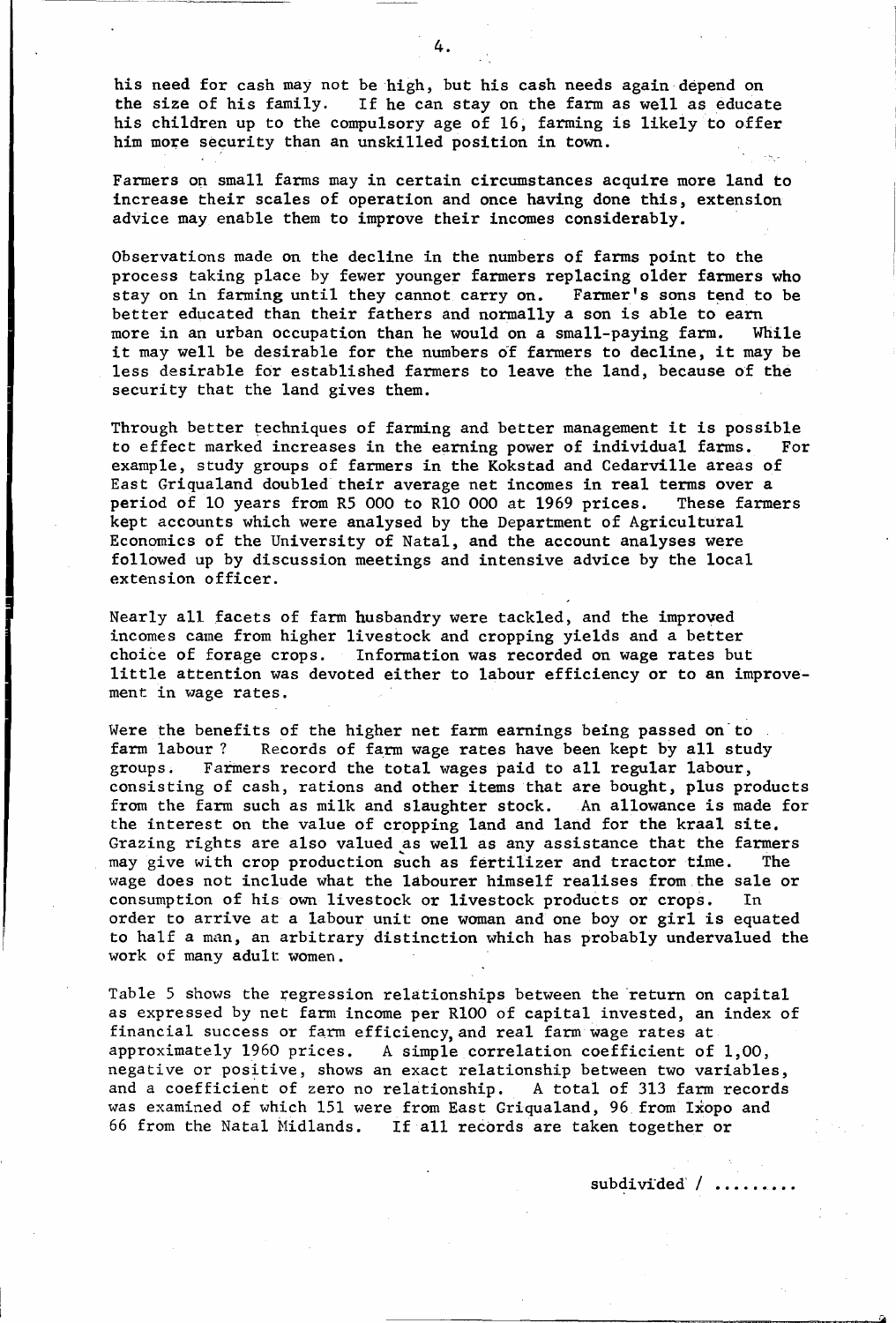subdivided regionally the correlation coefficient in each case is almost zero, and the regression line if fitted to the data lies all but on the horizontal. The standard errors of the wage rates are smaller than the The standard errors of the wage rates are smaller than the standard errors of the average return on capital.

TABLE 5: Regression equations showing relationships between net farm income per R100 capital invested and monthly wage rate per labour unit, 313 farm records in Natal Region, 1968/69 to 1974/75.<br>prices. Standard errors are given is Standard errors are given in brackets.

| Area            | No of<br>records | Correlation<br>coefficient | Average farm<br>income per<br>R100 capital<br>(x) | Average real<br>wage rate at<br>1960 prices<br>(Y) | Regression<br>equation             |
|-----------------|------------------|----------------------------|---------------------------------------------------|----------------------------------------------------|------------------------------------|
| All records     | 313              | $-0,032$                   | $9,3 \ (\pm 0,48)$                                |                                                    | 13,2 ( $\pm$ 0,36) Y=13,431-0,021X |
| East Griqualand | 151              | $-0,011$                   | $9,1 \ (\pm 0,44)$                                |                                                    | 13,5 $(\pm 0, 29)$ Y=13,586-0,008X |
| Ixopo           | 96               | $-0,103$                   | $11,5 \ (\pm 0,96)$                               |                                                    | 12,3 $(\pm 0, 42)$ Y=12,807-0,046X |
| Midlands        | 66               | 0,097                      | $6,4 \ (\pm 1,02)$                                |                                                    | 14,0 $(\pm 0, 89)$ Y=13,458-0,085X |

Why does this non-relationship prevail? Between farms, wage rates tend to approximate the mean but returns on capital range from negative to high figures. If a farmer has had a bad season and suffers a loss, the wages he pays remain the same, and labour does not share the losses. Labour also does not share the high gains that farmers may realise because of superior management or fortuitously good seasons.

A large component of the farm capital investment is the value of the land, and in the same way that wage rates tend to be constant between farms, land values approach the market value for farm land in particular districts. Superior earnings that result from superior management are not reflected in land values. The relative constancy of land values between farms in part explains the lack of correlation between the net returns on capital<br>and the wage rates. Moreover, every farm has its necessary complement Moreover, every farm has its necessary complement of buildings and other improvements, machinery and livestock. These relatively fixed investments must be productively and efficiently used if management is to realise satisfactory returns upon them, and the farmer pays the market price for them in the same way that he pays the market price for labour. Higher net returns become largely a function of management and entrepreneurship associated with the application of technical and scientific knowledge.

If wages are low in relation to net farm income where does the answer lie in raising them? To start, let us examine how farmers use their resources in relation to their net earnings. One means of doing so is by using cross-section production functions. It is possible to estimate the marginal productivity of resources from a sample of farm records at the average level of output of the sample. The Cobb-Douglas or logarithmic function is a useful device for measuring the marginal returns on resources, because the function permits diminishing returns to take place.

Table /  $\dots\dots$ 

I

 $\overline{\phantom{a}}$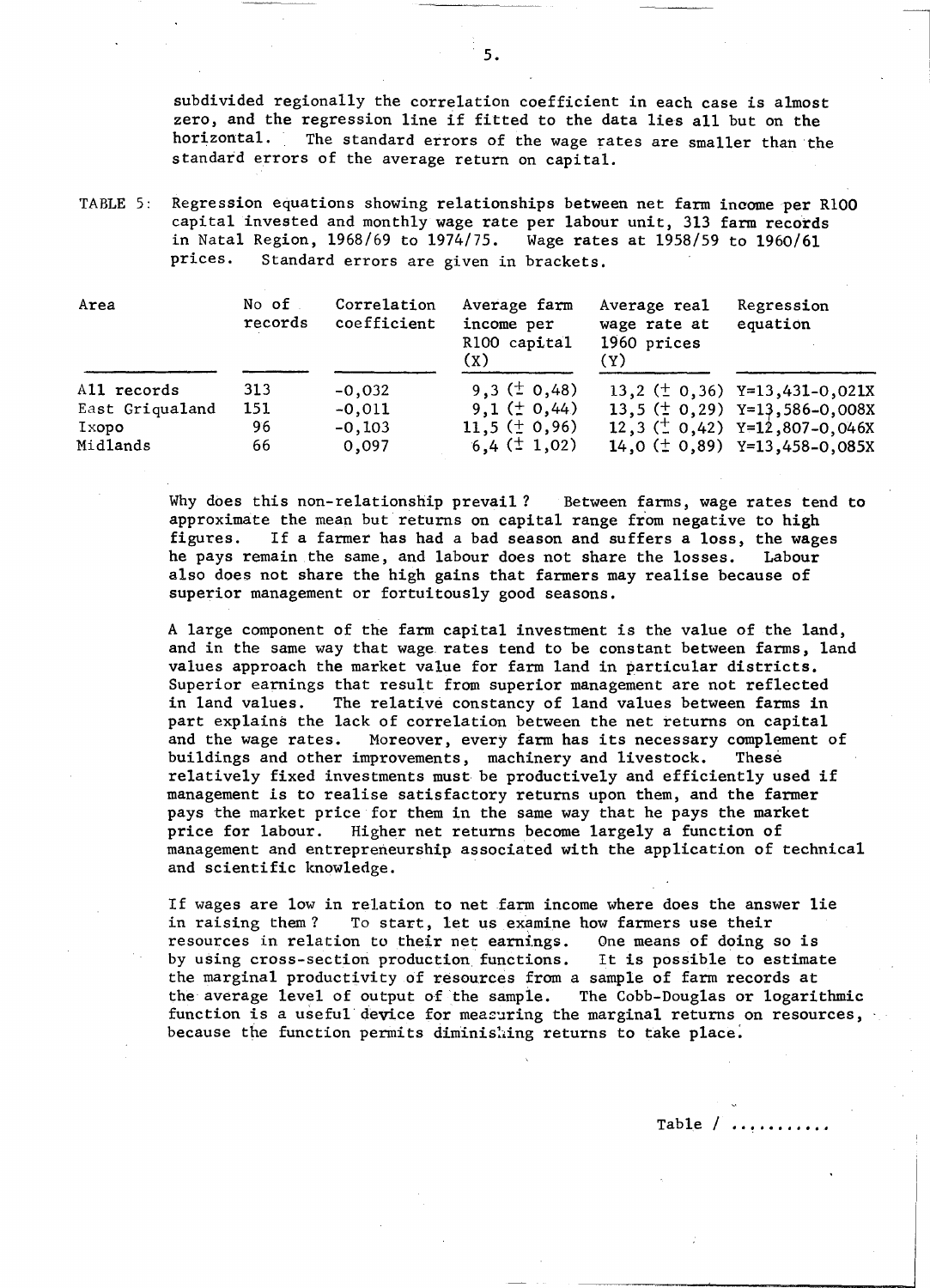Table 6 gives the marginal value products of resources used on dairy farms in East Griqualand and the Natal Midlands whose accounts were<br>analysed over a four year period from 1958 to 1971. This is one of analysed over a four year period from 1958 to 1971. a number of studies done in South Africa over the last 20 years, and the figures are given by way of illustration. The marginal value the figures are given by way of illustration. product of land was not determined in this instance.

TABLE 6: Average marginal value products per RIOO of input of selected inputs on dairy farms in the Natal Region, 1968 to 1971 (R)

| Area                                 | No of<br>records | Crop<br>variable<br>expenses | Livestock<br>variable<br>expenses | Machinery            | Labour                         | Fixed<br>improvements |
|--------------------------------------|------------------|------------------------------|-----------------------------------|----------------------|--------------------------------|-----------------------|
| East Griqualand<br><b>Contractor</b> | 59               | 124<br>$(t=1, 45)$           | 150<br>$(t=2,27)$                 | $-57$<br>$(t=0, 76)$ | 172<br>$(t=2, 44)$ $(t=0, 41)$ | 20                    |
| Natal Midlands                       | 116              | 201<br>$(t=4, 14)$           | 117<br>$(t=5,05)$                 | 19<br>$(t=0, 40)$    | 200<br>$(t=3, 24)$             | 71<br>$(t=2, 36)$     |

Each of the coefficients has a meaning, if the farming situation is known<br>in each area. A coefficient greater than 100 means that farmers should A coefficient greater than 100 means that farmers should be spending more on a particular factor of production, while if it is<br>less than 100 less should be spent. Crop and livestock variable expe Crop and livestock variable expenses have coefficients greater than 100, and these are statistically significant as shown by the t values. Crop variable expenses, mainly fertilizer, are higher in the Natal Midlands' than in East Griqualand, because growing conditions for crops and the opportunities to grow cash crops are better in the Midlands. The livestock variable coefficient, mainly purchased feed, is higher in East Griqualand than in the Midlands, which seems to indicate that East Griqualand farmers are feeding less than they should, whereas Midlands farmers, with higher milk yields per cow, are feeding at higher levels. As a result of diminishing returns the marginal value product on purchased feed is lower.

Machinery and fixed improvement expenses have lower coefficients which,  $\beta$ with the exception of the Natal Midlands, are not statistically significant. These are fixed or overhead costs that do not contribute directly to farm income and in the case of farm machinery may indicate that farmers have tended to overspend on machines.

In both cases the marginal value products of labour expenditures are high and this shows that farmers may spend more on labour, either by increasing the quantity of labour or by raising wages.

It is possible to generalize from the various cross-section production<br>function studies. (2). Most studies show a low marginal product on law Most studies show a low marginal product on land, particularly grazing land, although the marginal returns on cropping land are higher because such land is scarce in South Africa. Grazing livestock shows high marginal productivity and this means that farms tend to be

under stocked / .......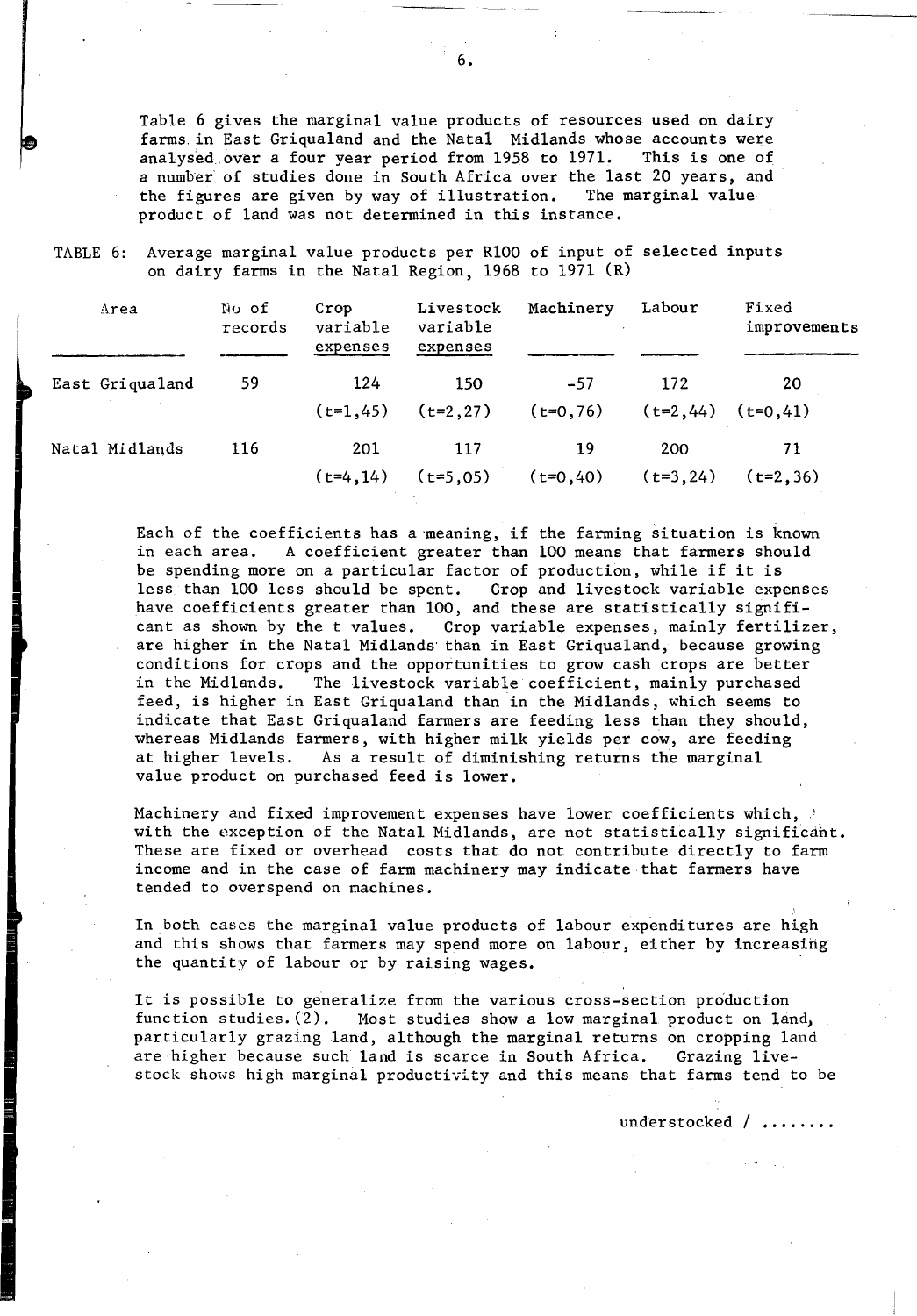understocked. Capital inputs manifest high marginal productivities, particularly machinery and fertilizer on cropping farms.

With the exception of a plantation type of farming such as sugarcane where large quantities of labour are used and where the coefficient of marginal productivity has been below the wage rate, labour in most farming areas has shown a marginal productivity in excess of the wage rate.

The greater portion of farm labour in South Africa in the White farming area lives on the farms with their families. In many cases they have grazing and cropping rights. This extra security they have probably explains in part the high marginal productivity of labour, and the cost. to the farmer in wages does not measure this factor. In order to lower the marginal productivity more labour should be employed or wages should be increased.

The relatively low marginal productivity of agricultural land is borne out in the trends in land values which in real terms from 1960 to 1973 increased at 3,7 percent per annum. (2). Over the same period the average real net farm income for the farming sector as given in the Annual Report of the Secretary for Agricultural Economics and Marketing increased at a faster rate of 5,9 percent per annum. A greater share of agricultural A greater share of agricultural earnings has apparently come from labour, capital and entrepreneurship. Per farm, the upward trend in net farm income would be at a higher rate because the number of farms has been declining.

An increase in agricultural production with a smaller labour force must ultimately bring higher returns to labour, and the relatively high marginal productivity should allow scope for the increase in farm wage rates.

Table 7 shows the average wage per labour unit for three study groups in East Griqua1and and Southern Natal for the 1974/75 financial year. About three quarters of the total wage represents a cash outlay to the.farmer and the remaining quarter comes from produce from the farm or grazing and cropping rights on the land. The wage does not represent the real income that may accrue to the family, because income may be realised from grazing livestock or from the cropping land and more than one labour unit may belong to one family. The average area of cropping land per unit is small because a number of farmers either do not allocate cropping land to their workers or else the area per farm is too small in hectare terms to count in as a significant portion of the total farm area.

TABLE:7 /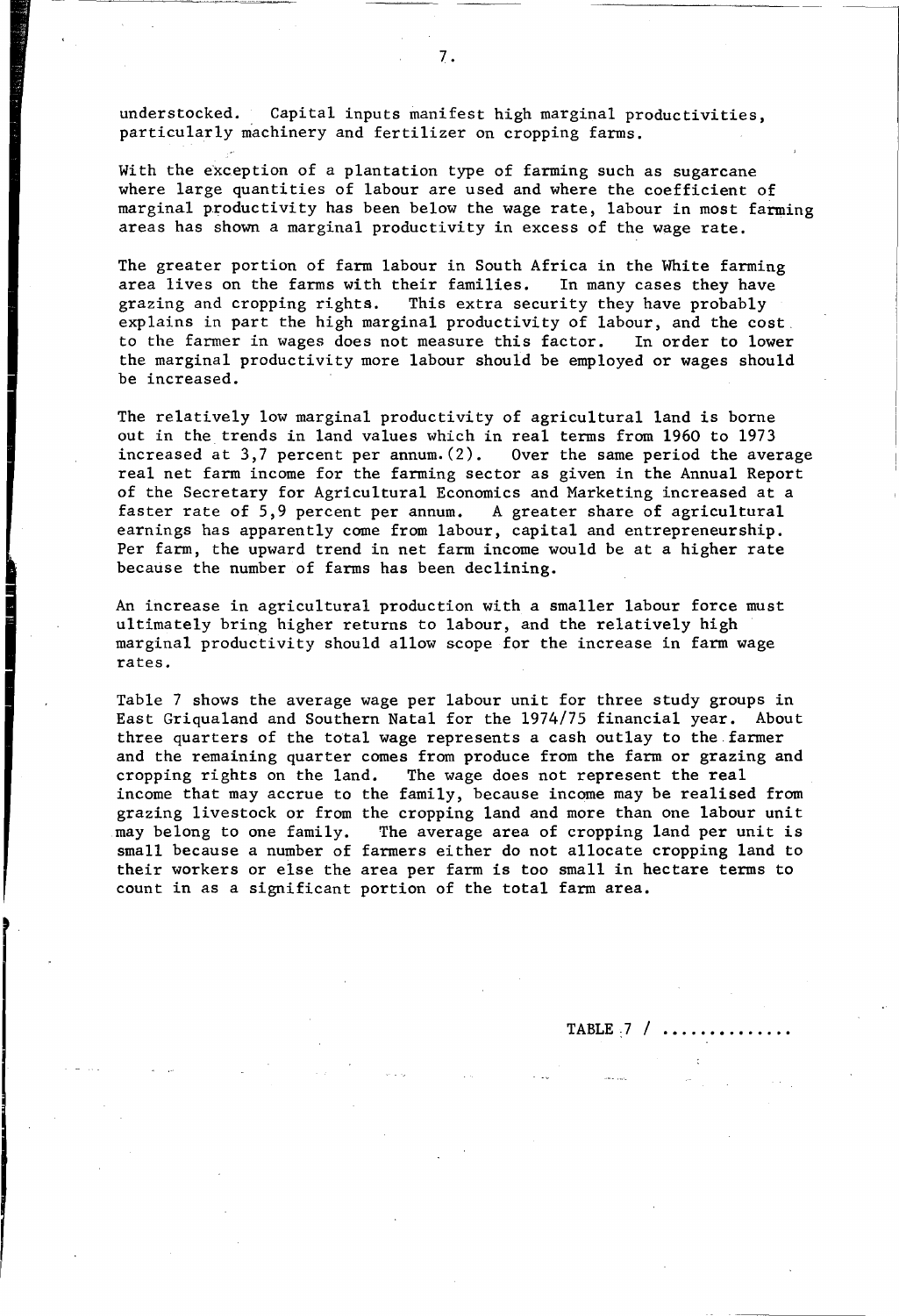| TABLE 7 : Average monthly wage per labour unit, Kokstad, Cedarville and<br>Ixopo farm study groups, 1974/75. |              |             |
|--------------------------------------------------------------------------------------------------------------|--------------|-------------|
|                                                                                                              |              |             |
|                                                                                                              | (R)          |             |
| Cash                                                                                                         | 15,64        |             |
| Purchased rations                                                                                            | 6,92         |             |
| Other expenses                                                                                               | 0,88         | R23,44      |
| Supplied from farm :                                                                                         |              |             |
| Crops                                                                                                        | 1,39         |             |
| Milk                                                                                                         | 2,15         |             |
| Livestock slaughtered                                                                                        | 1,90         |             |
| Rental : housing and hut site.                                                                               | 1,24         |             |
| Grazing at 50 cents per A.U. per month                                                                       | 0, 32        |             |
| Value of cultivation assistance<br>Cropping land @ 6% of value                                               | 0,26<br>0,07 |             |
|                                                                                                              |              |             |
| Total from farm                                                                                              |              | <u>7,33</u> |
| Total wage                                                                                                   |              | R30,77      |
| Number of labour units (1 man = 2 women = 2 boys)                                                            |              | 17,9        |
| Hectares of cropping land per labour unit                                                                    |              | 0,085       |
| Animal units of grazing livestock per labour unit                                                            |              | 1,16        |
| Percentage annual increase in real wage 1972/73                                                              |              |             |
| to 1974/75                                                                                                   |              | 6, 5        |
| Average annual percentage increase in real net farm<br>income, 1969/70 to 1974/75                            |              | 13,3        |
|                                                                                                              |              |             |

It is estimated that the real wage per worker increased at 6,5 percent per annum from 1972/73 to 1974/75. In 1973 Natal farmers paid greater In 1973 Natal farmers paid greater attention to labour conditions and from that year wages have increased at a higher rate than in earlier years.

For the same study groups it is estimated that the real net farm income per farm increased at an average rate of 13,3 percent per annum from<br>1969/70 to 1974/75. The evidence thus points to net farm incomes p The evidence thus points to net farm incomes per farm increasing at a faster rate than wage rates.

If wages are low in relation to net farm incomes where does the answer lie in raising them? Ruttan (4) has studied labour productivity as measured by output per male worker as a function of resource endowments, technical inputs and education. In a comparison of farm labour productivities between less developed and recently developed countries 35 percent of the differences in output per male worker could be accounted for by education, 26 percent by technical inputs and 37 percent by differences in resource endowments consisting of land and livestock. Within these categories livestock was seen as a more important resource endowment than land, fertilizer a more important technical input than machinery, and general education more important than technical education.

Ruttan's  $/$  .....

8.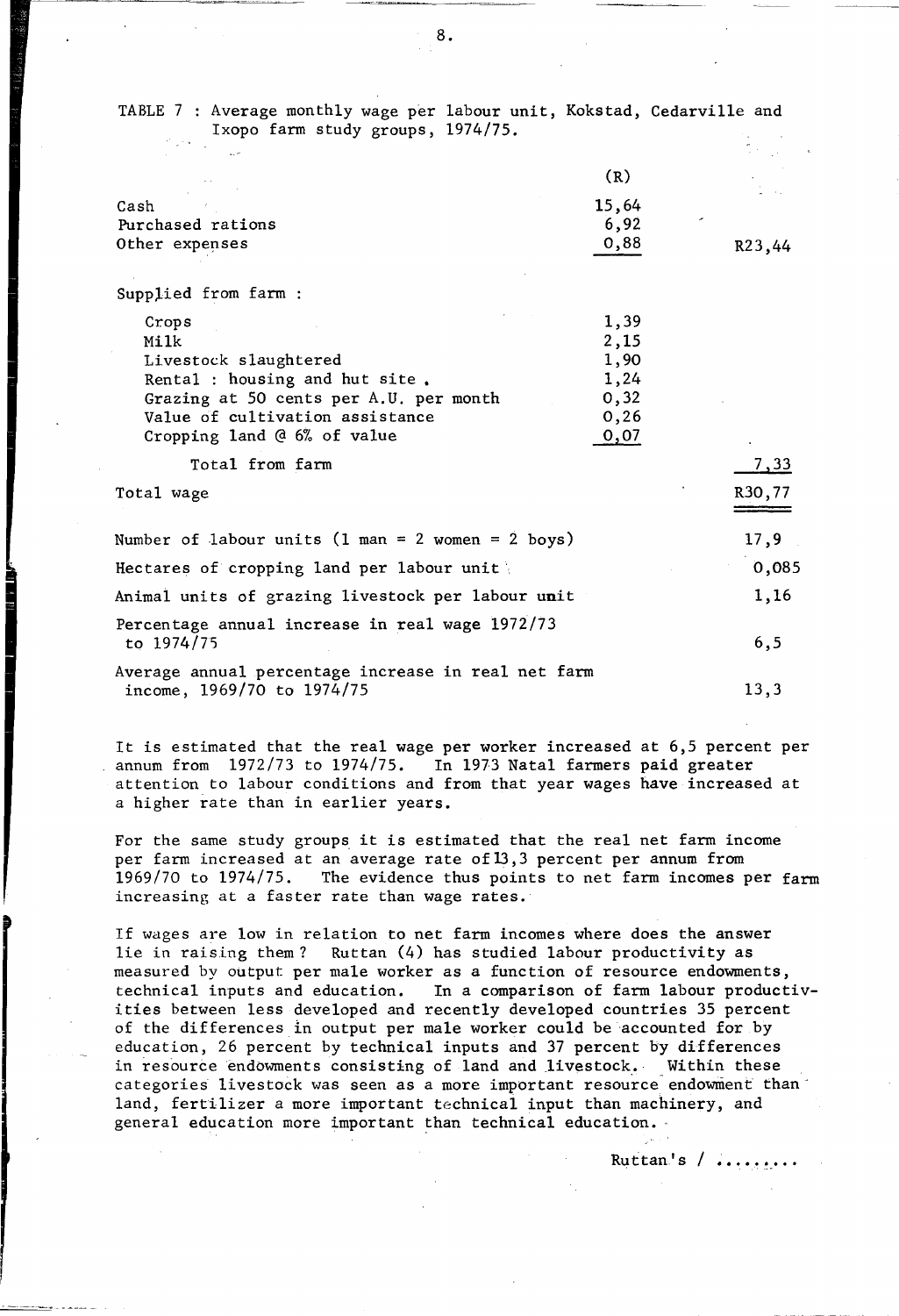Ruttan's conclusion has been that, "In the developed countries human capital and technical inputs have become the dominant sources of output growth. Differences in the natural resource base have accounted for an increasingly less significant share of the widening productivity gap<br>among nations. Productivity differences in agriculture are increas Productivity differences in agriculture are increasingly a function of investments in the education of rural people and in scientific and industrial capacity rather than natural resource endowments. Indeed the one inescapable implication of the results of our cross country analysis is the importance of literacy and schooling among agricultural producers and of technical and scientific education in the agricultural sciences" •.

Examine the situation of farm labour in South Africa. The labourer has his own physical talents to offer. He has little access to land apart from his subsistence plot and a right to graze a limited number of stock. He may not rent or buy White owned land, nor can he buy.machinery or fertilizer because he does not have access to land. Even in Bantu areas he is not able to buy or rent land, and there is consequently no market<br>for agricultural land in Bantu homelands. Relatively few do own their own for agricultural land in Bantu homelands. land and on Trust land in released areas, i.e. land already bought from<br>White farmers, land is let to occupiers at nominal rentals. Generally White farmers, land is let to occupiers at nominal rentals. Bantu agriculture is not conducted on a 'commercial scale.

The chances are that the farm labourer has had very little education. Indeed, for all population groups levels of education may be seen in Table 8 to be lower in the agricultural sector than in the other sectors of the economy.

|                                     | 1970                                  |                                       |                                            |                                      |                                             |                                     |                                      | 1960                                |  |  |
|-------------------------------------|---------------------------------------|---------------------------------------|--------------------------------------------|--------------------------------------|---------------------------------------------|-------------------------------------|--------------------------------------|-------------------------------------|--|--|
| Schooling<br>(Years)                | Whites<br>Agric                       | Other                                 | Agric                                      | Coloureds<br>Other                   | Asians<br>Agric.                            | 0ther                               | Bantu<br>Agric                       | Other                               |  |  |
| None<br>Up to $8$<br>$9 - 11$<br>12 | 1.2<br>34, 2<br>34,3<br>30,3<br>100,0 | 0,2<br>17.0<br>42, 2<br>40,6<br>100,0 | 61,4<br>37,4<br>1,1<br><u>0,1</u><br>100,0 | 11,9<br>66,3<br>18,1<br>3,7<br>100,0 | 27,5<br>62, 3<br>8,9<br><u>1,3</u><br>100,0 | 4,6<br>63,1<br>23,0<br>9,3<br>100.0 | 79.8<br>19,7<br>0.5<br>0,03<br>100,0 | 55,5<br>40,6<br>3,6<br>0,3<br>100.0 |  |  |

Table 8 : Levels of schooling attained by gainfully occupied workers in agriculture and other sectors of the South African economy.

Thirty five percent of White workers in farming have Standard 6 (8 years) or less, but only 17 percent in all other sectors. The degree of illiteracy of Coloured labour in agriculture, 61 percent, is surprisingly high. The higher levels of education of Whites and Asians in farming probably explains the more rapid rises in wage rates for these groups, shown earlier on. In addition to school qualifications, nearly 6 000 Whites in farming had diplomas in 1970, and 3 000 had degrees. No Coloureds or Asians in agriculture had a diploma or a degree, and this points to a gap in the agricultural education provision for these groups.

In 1960 almost 80 percent of Africans employed in farming had had no schooling at all. The opportunity return to such labour on a farm The opportunity return to such labour on a farm or in an African homeland cannot be high, nor can these workers be expected to adapt to modern scientific agriculture. They can neither read norwrite and many do not know a straight line or a right angle. Despite these apal1ing figures relating to the education

**of / , ....... .**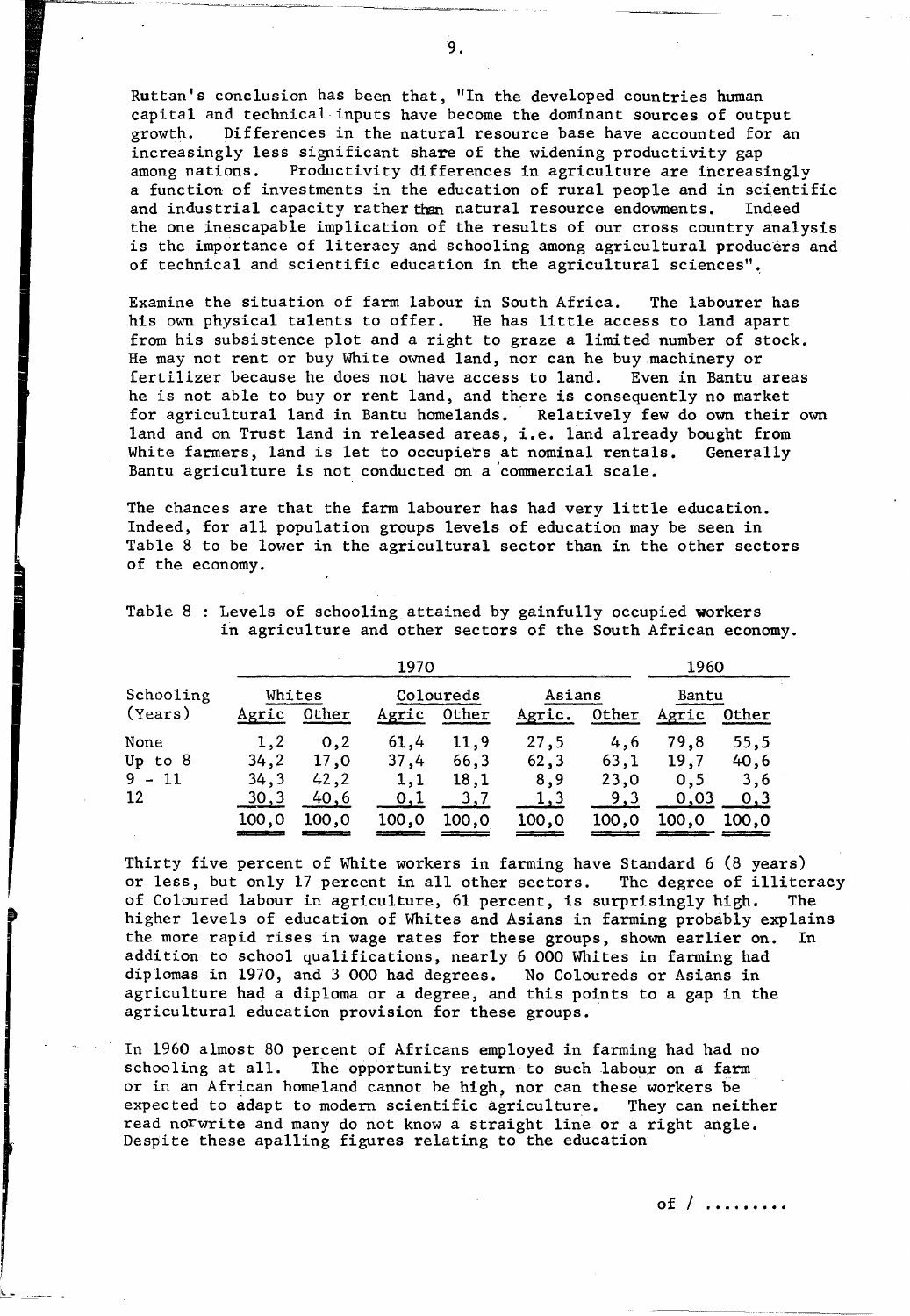of unskilled Bantu labour, the 1960 population census listed as working in agriculture 87 Bantu with university degrees, although unlikely to be agricultural degrees, and 713 with diplomas, plus standards 8, 9 or 10. The five Bantu agricultural colleges will have supplied a good proportion of those holding diplomas, while the newly established Faculty of Agriculture at Fort Hare is mow turning out much needed technically trained manpower for homeland agriculture.

Schooling for the children of farm workers is provided mainly by farm schools of which there were 3 579 for 90 000 farms in 1973, one school<br>for 25 farms. There were 1,8 teachers and 96 pupils per school, 53 p There were  $1,8$  teachers and 96 pupils per school, 53 per teacher, and in most cases the highest level of education was up to<br>Standard 2. More research is needed on the meaning of these figure More research is needed on the meaning of these figures in terms of potential labour productivity.

The first priority that I would give to reducing the inequalities in agricultural earnings would be to improve the educational facilities for the children of farm workers.

As a second priority I would suggest the removal of constraints in the access to land and capital markets for Black workers in agriculture. This presents legal and political problems of considerable magnitude, which<br>could still be solved along pragmatic lines. Opportunities to farm on could still be solved along pragmatic lines. their own account, even on small scale farms, may offer alternative and potentially more remunerative occupations than as farm labourers.

Two final alternatives may be considered, although not in detail here. The first is the introduction of minimum wage rates in agriculture. This I see as most difficult to implement because of the variation in the subsistence content of wages between areas. Farmers further from the markets would be less able to adhere to any minimum wages that are laid<br>down. The second is land reform. If landowners are to be compensate down. The second is land reform. If landowners are to be compensated for their farms at market rates the whole process becomes prohibitively costly as may be seen in the case of the Native Land and Trust Act of 1936, which affected about 7 percent of White owned farming land in South Africa, and which has not yet been fully implemented.

As an economist I believe in the open market for agricultural resources. With appropriate safeguards I see the solution to the problems of inequalities and poverty in the agricultural sector through the removal of restrictions in the markets for all factors of production. Better service conditions for farm workers such as these prescribed by the Natal Agricultural Union (5) and better schooling do, of course, merit greater attention.

#### REFERENCES

- 1. Unless otherwise stated statistics for this paper have been derived from the following reports: $-$ 
	- Divisi.on of Agric. Marketing Research. Abstract of Agricultural Statistics. 1976 and earlier years.

Dept. of Statistics. Population Census. 1970 and 1960. Agricultural Census. 1972/73 and earlier years. South African Statistics, 1974.

10.

Secretary / ........